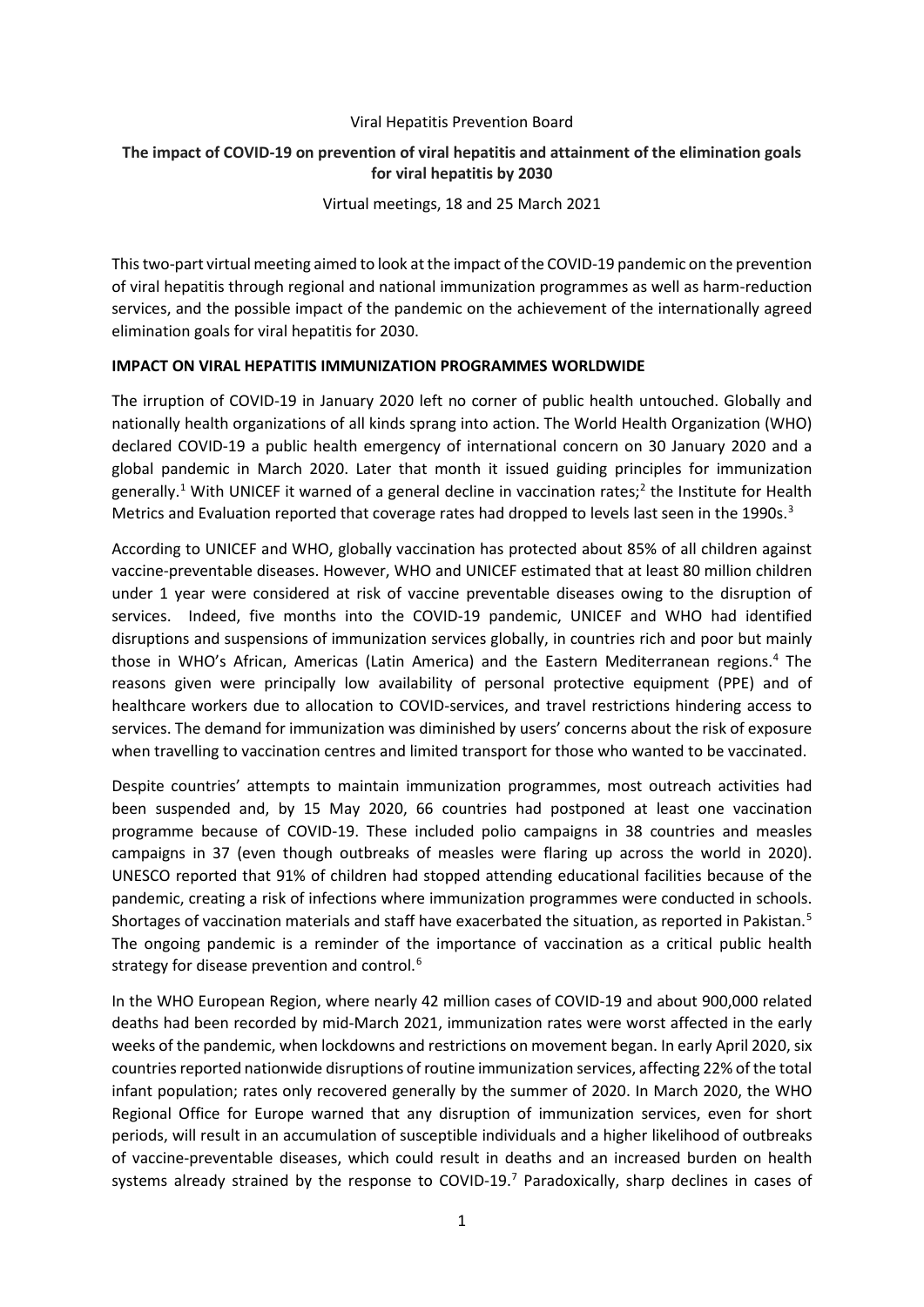measles and rubella were seen in most countries after lockdowns<sup>[8](#page-11-7)</sup> but these may have been artefacts, a consequence of a drop in the quality of surveillance or simply due to a reduction in close contacts.

WHO's Regional Director for Europe has urged countries to maintain immunization service delivery and to drive demand for vaccination, with the aim of normalizing routine immunization services by the end of April 2021. WHO and UNICEF work to support countries' efforts to strengthen immunization programmes, and World Immunization Week (24‒30 April 2021) offered an opportunity to enlist all sectors of society in restoring vaccination programmes and catching up on missed vaccinations. WHO has issued numerous guidance documents, including actions for decision-makers on managing health risks and is collecting examples of good practice and successful innovations.

In a joint assessment in the first half of 2020, UNAIDS, WHO and UNICEF assessed the disruption in HIV services in 16 countries in the WHO European Region due to COVID-19. Both the number of HIV tests performed and the number of people initiating treatment dropped by two thirds, although existing treatments were maintained. An online survey by EuroTEST (a consortium of bodies and experts in Europe drawing on experience with HIV/AIDS to coordinate integrated testing and earlier care) in October-November 2020 showed a significant decrease in testing for HIV, sexually transmitted infections and viral hepatitis in March–May 2020 compared with the previous year. Almost all the 98 respondents to a survey reported decreases in testing, many noting severe disruptions, in particular in community services for vulnerable populations. $9$  The main reasons adduced were fewer appointments scheduled and closure of sites during lockdown. Community sites were particularly affected by reduced numbers of staff and abandonment of drop-in services. Reallocation of staff to work on COVID-19 affected testing in secondary care clinics and at national levels. Linkage to care was challenged by delays in scheduling consultations, difficulties in contacting specialist care units or their temporary closure, lack of routine referrals, and patients not attending appointments. The most common mitigation measures were telemedicine, reduced frequency of follow-up visits and clinical monitoring tests, extending prescriptions to cover periods of several months, and home delivery. In the second half of 2020 a rebound was reported with several examples of rapid response and adaptation (including policies), innovation (especially remote counselling) and even mobilization of resources, despite limited scientific evidence.

In August 2020, WHO issued guidance on planning and implementing catch-up vaccination programmes. [10](#page-12-0) By February 2021, 26 countries had reinstated at least one vaccination campaign that had been postponed owing to COVID-19, but many programmes still remained affected. Recommended strategies included identifying suitable locations for delivering vaccines, integration with other health programmes, working with local and social media and community leaders, new locations for services, and changing hours of operation.

#### **National responses**

#### *Italy*

In Italy in April 2020, it became clear that vaccination coverage in particular of children, adolescents and adults had declined in many Italian Regions for similar reasons to those in other countries. The country's Board of the Vaccination Calendar for Life appealed to the health authorities to maintain and increase overall vaccine coverage at all ages during the COVID-19 pandemic.<sup>11</sup> Attempts were made to reorganize and innovate vaccination services (such as using sports facilities for vaccination). Urgent action was called for: (1) maintaining paediatric vaccination coverage; (2) reorganizing paediatric and adolescent vaccination (while respecting regional independence), including coadministration of more than two vaccines at the same session (unless expressly excluded in the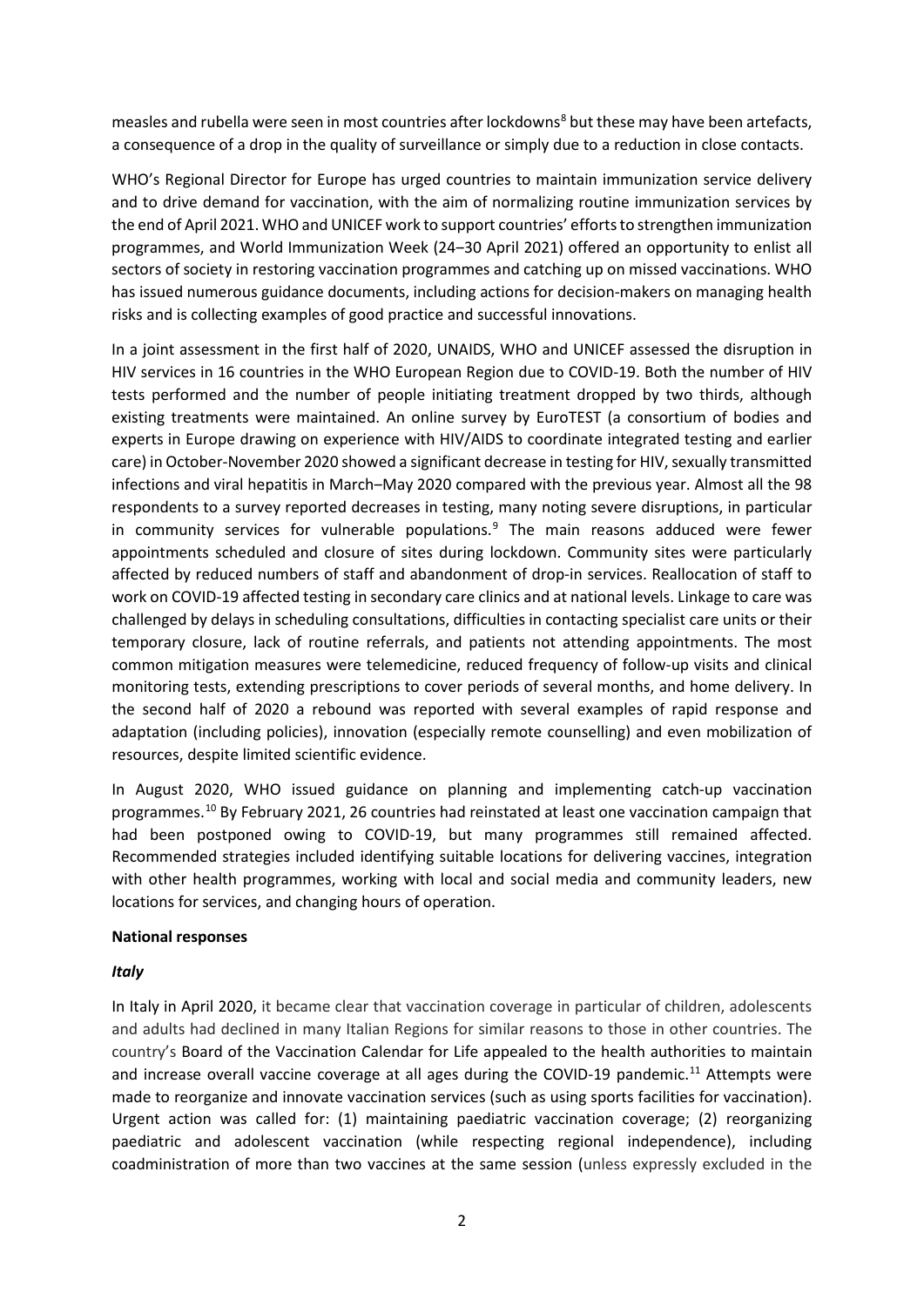Summary of Product Characteristics) and ensuring an appointment system; (3) establishing catch-up programmes for vaccinations missed since the start of the pandemic, with no continuation of a discontinued course of vaccination; (4) urgently issuing tenders for the supply of influenza vaccines in suitable quantities; and (5) planning to increase vaccination coverage against influenza, pneumococcal diseases, diphtheria-tetanus-pertussis and herpes zoster. The Ministry of Health included among its priorities for catch-up vaccination the administration of the third dose of hexavalent vaccine for children. Subsequent activities from central government to local health unit levels have resulted in restoration of nearly all services, although gaps and areas of susceptibility remain.

### *Spain*

By mid-March 2021, Spain had seen more than 3.1 million cases of COVID-19. As in other countries, the travel restrictions imposed after the arrival of COVID-19 confined many people to their homes and prevented people from attending health clinics. In April 2020 the Ministry of Health warned of the risks of delaying vaccination and followed that up in May with measures including the closure of schools. Nevertheless, vaccine coverage rates fell by anywhere from 5% to 60% and immunization programmes in schools were suspended. Only among pregnant women were high rates maintained. Many hospital resources and staff, including those in gastroenterology and hepatology departments, were diverted to COVID-19.<sup>[12](#page-12-2)</sup> In most cities the activities of harm-reduction centres were severely reduced, with attendances cut and subjects lost to follow-up. Some resumption of activities was recorded in the second half of the year but not to pre-lockdown levels.

Within weeks of the arrival of COVID-19, 40% of hospital beds and 25% of care staff had been reassigned to COVID-19 patients (with regional variations). Some 90% of outpatient visits to gastroenterology and hepatology units had been replaced by remote consultations, in line with national and international guidelines. Microelimination programmes in Spain almost ceased and the decline in diagnoses has meant fewer treatments and consequently the greater likelihood of more infections.<sup>[13](#page-12-3)</sup>

## *USA*

In the USA, where a national emergency was declared on 13 March 2020, the impact of COVID-19 on routine immunizations for children was marked as elsewhere with falling vaccination rates in the weeks after the declaration of the COVID-19 emergency. CDC's Vaccine Tracking System (VTrckS) includes provider-ordering data from the Vaccines for Children Program, which is a national programme that provides federally purchased vaccines to about half of children 0-18 years of age. Orders for vaccines registered soon rebounded but not sufficiently to make up the substantial deficit by March 2021 compared with 2019;<sup>[14](#page-12-4)</sup> for childhood vaccination, the number of doses of hepatitis A vaccine were 19% lower and for hepatitis B vaccine 16% lower.[15](#page-12-5) Although the deficit in all routine vaccination is decreasing, much catch-up work is urgently needed from healthcare systems, healthcare provider organizations and state government agencies. Numerous possible barriers need to be overcome: inadequate communication with and outreach to parents; parents' fears about exposure and practical concerns about seeking care for their children; and reduced access to vaccination services. The Centers for Disease Control and Prevention (CDC) provide many resources for communicating with parents about routine vaccination during the COVID-19 pandemic.[16](#page-12-6)

Measures to counter COVID-19 and ensure safe vaccination were introduced across the country in health centres, with telephone appointment systems, requirements introduced for punctuality, provision of clean rooms with social distancing, , no access for accompanying persons, and the wearing of facial masks. Vaccination was prioritized for children aged younger than three years and especially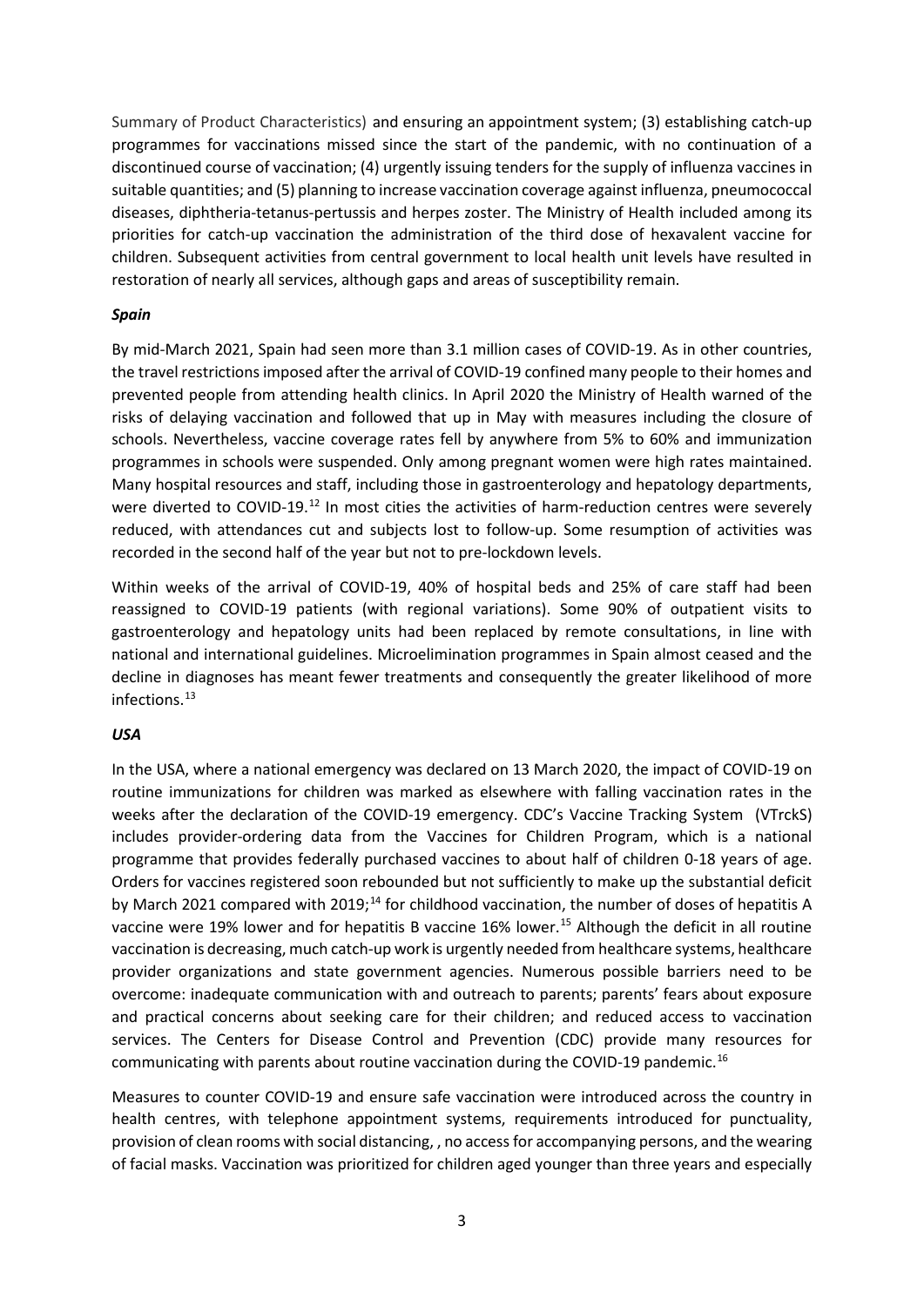those under 15 months. Rescue or expedited vaccination schedules were used. Adolescents were actively recruited with active approaches (such as telephone and social media). Besides strengthened health centres, alternative and unusual locations were chosen for vaccination. Working hours were modified, more staff were employed, appointment systems were revamped, and home visits were made. Any contact with a clinic was taken as an opportunity for promoting routine immunization and for advocating other vaccinations (such as influenza).

The result has been that US coverage rates have climbed back since the nadir in May 2020. Despite that natural recovery, catch-up strategies had to be implemented and the restoring of the situation depended on committed vaccinators and vaccinees and the ability and willingness to innovate.

#### **Impact on viral hepatitis services**

Viral hepatitis has been no exception to the impact of COVID-19. Professional associations issued new advice on care of patients living with viral hepatitis, including people in prison.<sup>[17](#page-12-7)</sup> Studies were undertaken across the WHO European Region on the impact on prevention, testing, diagnosis and care for HIV, sexually transmitted infections and viral hepatitis.<sup>[18](#page-12-8)</sup> One study in the USA showed a significant reduction in testing for viral hepatitis, linkage to care, and outreach across all settings.<sup>[19](#page-12-9)</sup>

A survey of providers and programme managers by the Coalition for Global Hepatitis Elimination in the second half of 2020 elicited 103 responses from people in 44 countries, including some in Europe.<sup>[20](#page-12-10)</sup> COVID-19 had the greatest impact in March and April 2020 with most respondents reporting substantial decreases in screening and treatment for hepatitis B and C and similar declines in opioid substitution therapy in the Americas. The main barriers to resuming care were patients' fear and anxiety (especially in Europe) and loss of space and limited availability or loss of staff (in particular in the Americas). In Europe, mitigation strategies were predominantly: deferral of laboratory or clinical testing followed by an increased number of pills per prescription and, during the period of greatest impact, telemedicine; use of facial masks by healthcare workers and patients as well as rigorous cleaning; and mostly individual outreach (by telephone, text or home visits).

A survey by the World Hepatitis Alliance in spring 2020 documented the devastating and disproportionate impact of COVID-19 on viral hepatitis services provided by health systems in Europe for the most underserved populations such as prisoners, people who inject drugs (PWID) and the homeless. Information about COVID-19 for people living with viral hepatitis was generally inadequate, services were suspended or postponed, access to treatment was interrupted in some countries (completely in a few cases), diagnostic services were even more severely affected, and in particular reluctance to use services because of fear of exposure to SARS-CoV-2. Nevertheless, many civil society organizations evolved and rapidly adapted their practices and services, for example through telemedicine and outreach; decentralization was found to be an important way to overcome the main barrier to access to services, namely reluctance to use them. These organizations, whose contributions need to be recognized, also suffered financial blows, from which it will not be easy to recover. A further survey is planned for spring 2021.

Another survey by the World Hepatitis Alliance collected responses from civil society organizations in 32 countries across the world, confirming disruption of testing services, mainly due to closure of testing facilities; in addition, one third of the respondents reported difficulties in accessing treatment.[21](#page-12-11) In Spain, the number of patients being treated for hepatitis C fell, and microelimination programmes were badly affected.

Hepatitis B vaccination coverage rates are known to be liable to disruption through conflict and political crises, and COVID-19 has added to the stresses. COVID-19 has interrupted at least 75% of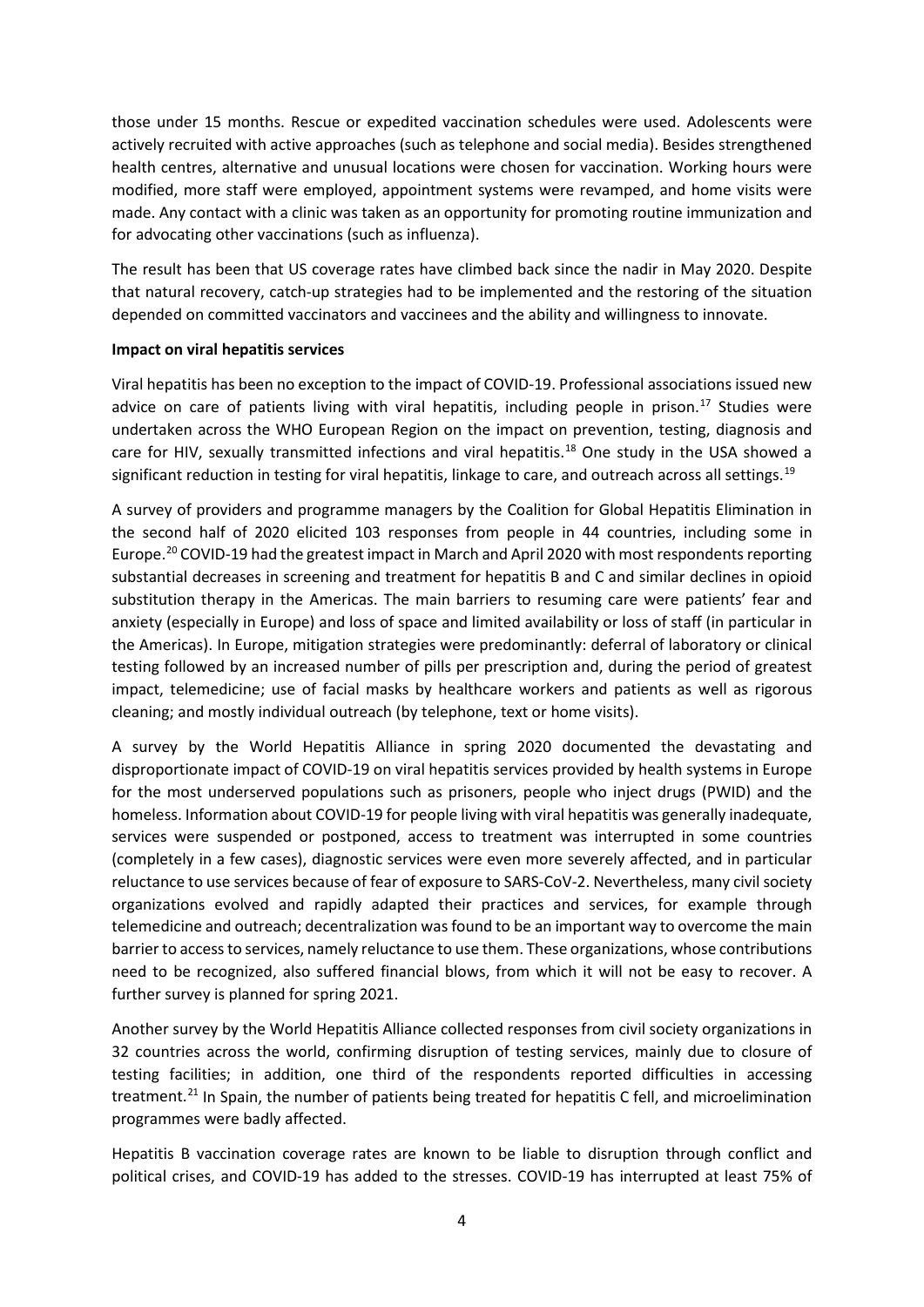health services in many countries, in particular low-income countries.<sup>22</sup> In Italy during the first wave, 25% of hepatology wards were converted to other purposes, 23% of treatments for hepatitis B were postponed and in only 18% of patients with hepatocellular carcinoma was there continuity of care.<sup>[23](#page-12-13)</sup> Specific figures for hepatitis B vaccination are hard to come by, but a report from the USA indicated a 63% reduction rate for hepatitis B vaccination in Alabama in 2020.<sup>[24](#page-12-14)</sup> Lebanon experienced a decline between 2019 and 2020 in vaccination rates for hepatitis A of 57% and for hepatitis B of 49%.[25](#page-12-15)

#### **Harm-reduction services**

Many new cases of hepatitis B and C occur in PWID among whom rates of chronic infection are already high. Any impact in that group will be severe. Harm-reduction services are in the front line. The European Monitoring Centre for Drugs and Drug Addiction (EMCDDA) conducted two studies in 2020 to assess the impact of COVID-19 on drug use and harm and to review the impact on markets, use, harm and services up until April 2021. These rapid observational assessments ("trendspotter" studies) revealed that some countries were able to provide data much more quickly than the habitual twoyear reporting period.

COVID-19 was reported to cause especially increased mental health issues and violence-related harm seen in sentinel accident and emergency centres. Most national focal points reported decreases in drug treatment and harm-reduction services, the closure of or significant service reduction in drop-in centres and to a lesser extent needle and syringe exchanges, shelters, drug-consumption rooms and outreach services; in 40‒60% of cases, drug treatment services were affected. Lockdowns reduced visits to services but larger quantities of equipment and materials were distributed; low-threshold centres were particularly severely affected. Access to clean syringes was reduced but eased through outreach and mobile services. Challengesincluded obtaining PPE for service providers, enabling access to other essential services, and developing or expanding digital services. All these initial repercussions on harm reduction had potential adverse effects on progress towards elimination of viral hepatitis.

Correlation – the European Harm Reduction Network, which has focal points in 35 countries, drew attention to cuts in opportunities for testing, social isolation, stigmatization and the need to monitor the long-term effects on HIV and hepatitis C care. Linkage to care was particularly challenging, with for instance delays in scheduling consultations, difficulty in making or lack of referrals, and closure of units. Several countries even imposed tight or tighter restrictions on provision of medicines for treatment of hepatitis C.

Some positive developments emerged from the pandemic, such as the application of digital technology, investments in cold chains, and innovations in service delivery (for example drive-through vaccination sites). A common theme to emerge from many studies was the degree of innovation, flexibility and adaptability - not only in harm-reduction services - even as soon as April 2020, and the resulting maintenance of many essential services. WHO's Regional Office for Europe has been creating a compendium of best practices in the response of these services to COVID-19.

For harm reduction, examples included self-service provision of material by clients, mobile drug consumption services, electronic prescription and home delivery, and introduction of low-threshold services. In some cases, the regulations governing opioid substitution therapy were changed, for instance including delivery by outreach programmes. Although some shelters were closed, new ones have been opened. Some services have been combined and expanded. Remote counselling appointments have been introduced at community and secondary care levels.

Rapid and flexible responses were shown by many organizations and services focused on PWID. Examples from throughout Europe cited by Correlation (the European Harm Reduction Network),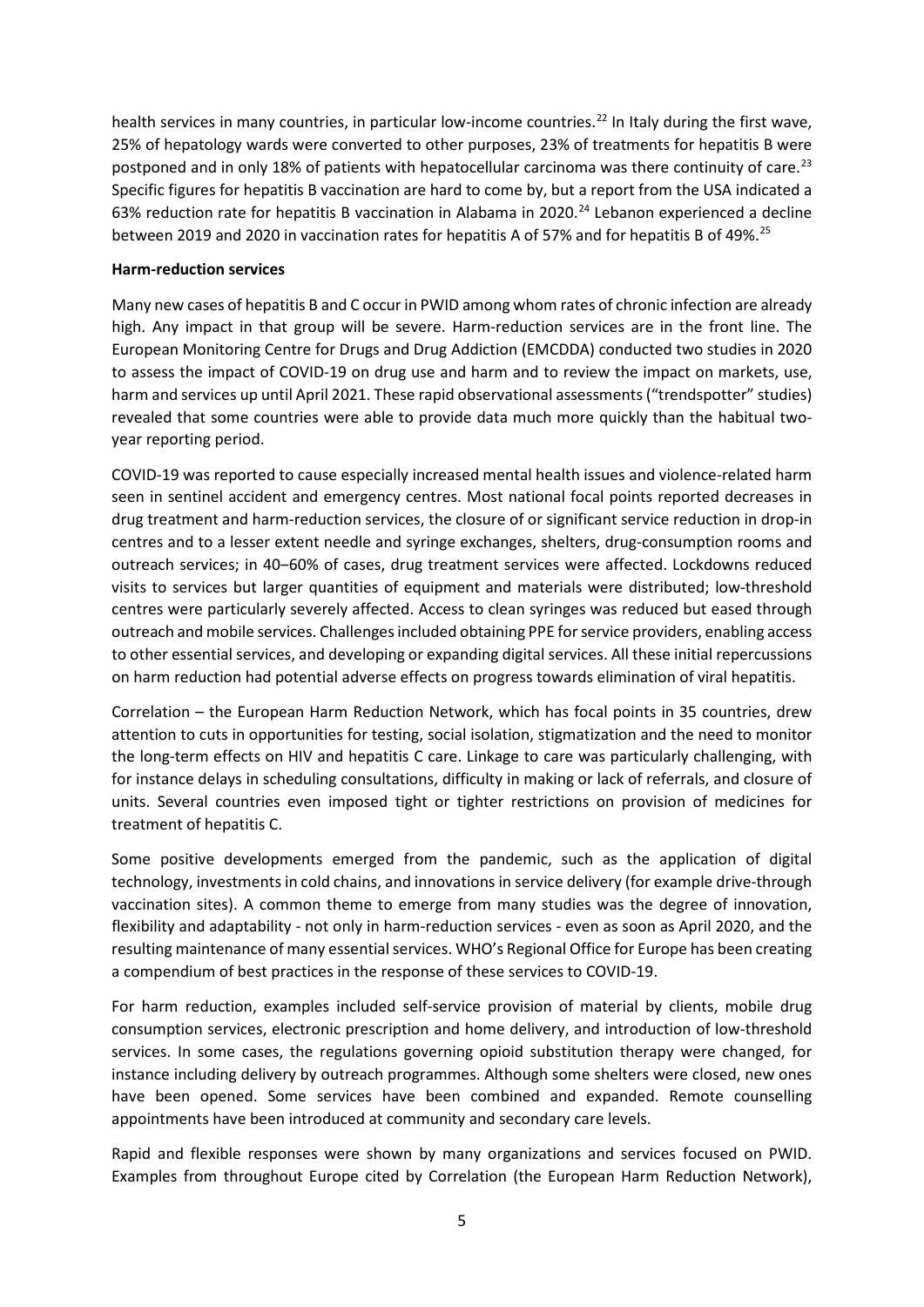included lengthening the period covered by prescriptions and broadening the range of services for opioid substitution therapy, telemedicine and home delivery. The Network confirmed numerous political developments such as the changing of laws, provision of opioid substitution therapy and housing. Diagnosis remained available and results suggest that treatment and care can be provided in the community (including harm-reduction service centres and prisons). Integration of testing and treatment at the same location occurs only too rarely even though more than a dozen best practices in different countries (such as *Suchthilfe Wien* in Austria) demonstrate its feasibility.

In response the European Monitoring Centre (EMCDDA) has issued more than a dozen publications on the impact of COVID-19 on harm-reduction services in Europe<sup>[26](#page-12-16)</sup> and is producing guidance on prevention and control of infectious diseases in PWID and a manual on testing for viral hepatitis in drug services. It is also monitoring hepatitis C in European countries.

Not only is it COVID-19 that is bringing new risks, but also the observed increase in stimulant use and greater risks of outbreaks of infectious diseases especially HIV and hepatitis C, set against which is the change from night life to home life and the move of outreach services to beyond the streets. For HCVrelated disease in PWID, a radical change is needed in many European countries, with national guidelines, guaranteed access to direct-acting antiviral agents, improvements in the continuum of care, elaboration and expansion of one-stop testing and treatment services, and community-led testing and access to treatment.

### **STRENGTHENING VIRAL HEPATITIS AND OTHER VACCINATION PROGRAMMES**

Recovery and rebuilding of immunization services depend on prevention and control measures and innovations (as well as costs). Different countries have responded with guidance on vaccines and immunization practices. For instance, in the USA the CDC has issued an urgent call to action on the pressing need for catch-up vaccination, with resources for parents and immunization partners. The Indian Academy of Pediatrics issued recommendations for the schedules for hepatitis B vaccination during the COVID-19 epidemic in the country.<sup>[27](#page-12-17)</sup> Variable levels of catch-up vaccination have been seen across countries.

The impact of COVID-19 on immunization and harm-reduction services was incontrovertible, but less convincing was the evidence of a detrimental effect on hepatitis B vaccination programmes. Progress towards the interim targets for elimination and eradication should be monitored closely.

The sense of the meetings was that WHO and health ministries were the organs that should be responsible for the response and strengthening viral hepatitis programmes, with the European Centre for Disease Control and Prevention (ECDC), the European Commission, and civil society less involved. WHO was already active, issuing guidance, collating good practices and could support civil society, whose role could be difficult at the best of times. EMCDDA was publishing supporting information for policy-makers. Correlation – the European Harm Reduction Network is collating and publishing information such as examples of the positive responses of governments.

Participants underlined the need to document all experiences and to evaluate the various interventions and innovations that had been used. Many data were not yet available, such as those for the second and later waves as well as whether there had been any impact on the administration of the routine birth dose of hepatitis B vaccine and whether the number of women going to a hospital to give birth had been affected. COVID-19 was suspected of having an effect on vaccination rates at birth and of children, but the disparities seen for instance in the USA were being driven more by poverty than by race or ethnicity.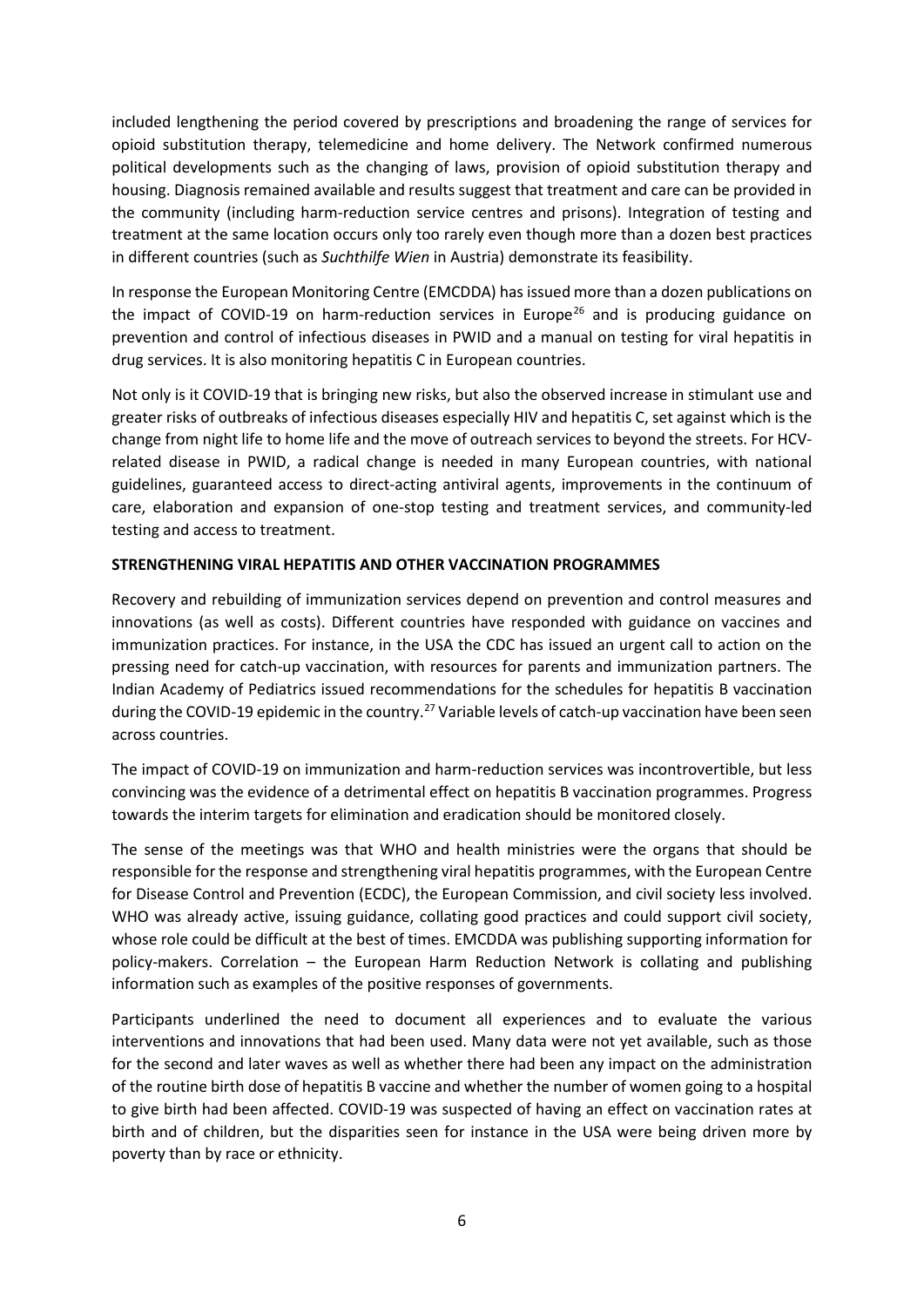Concerns surrounded the lack of trust in various communities about not only COVID-19 vaccines but vaccines in general. Growing vaccine hesitancy was being accompanied by a politicization of immunization, in Europe and elsewhere in the world. Yet COVID-19 had created a thirst for information about immunology, vaccines, clinical trials and side effects; the time was ripe for the provision of more, accurate, consistent and reliable information about vaccines generally. Not just the public should be targeted to increase health literacy, but health ministries should be persuaded of the opportunities and benefits of giving sufficient attention to vaccination and viral hepatitis in general.

# **THE IMPACT OF COVID-19 ON THE WHO ELIMINATION GOALS**

The Sustainable Development Goals envisage a global reduction by 2030 of 90% in new infections with hepatitis B and C viruses (to 900,000) and of 65% in deaths due to viral hepatitis (to less than 500,000). Elimination of hepatitis B and C would be a cost-saving or cost-effective investment, averting 26.8 million deaths, including 4.5 million before 2030.<sup>[28](#page-13-0)</sup> WHO's Global health sector strategy on viral hepatitis 2016-2021 set the path from 2015 via targets of 30% and 10% reductions by 2020. WHO's goals to eliminate hepatitis B and C by 2030 were ambitious, even before the advent of COVID-19 and currently too few people globally are being diagnosed and treated.<sup>[29](#page-13-1)</sup>

The Seventy-fourth World Health Assembly in May 2021 is expected to confirm the objective and to request the development, through a consultative process, of a new global health sector strategy for 2022-2030 that will maintain core interventions for different populations and update targets and propose innov[a](#page-6-0)tive approaches.<sup>a</sup> The European regional plan will also be updated, with investment cases, proposals for piloting a process to validate elimination and updating of guidance. In general plans should use absolute targets rather than rates.

Since 2015, much progress has been made. By 2020, most countries in the WHO European Region had national plans on hepatitis. Although funding and implementation of those plans remained variable, at least 230,000 people with hepatitis C were being treated a year with direct-acting antiviral agents (with generics for the latter available in 11 countries in the Region, and the lowest reported price being US\$ 89 for a three-month course of treatment). The management of patients' needs to be simplified, with the European Association for the Study of the Liver (EASL) no longer recommending measurement of viral load and follow-up of sustained viral response after treatment at 12 weeks.<sup>[30](#page-13-2)</sup> WHO and other bodies have issued guidelines on practically every aspect, including antiviral treatment of pregnant women to prevent vertical transmission of HCV. WHO has issued operational guidance on maintaining essential health services and is compiling a compendium of good practices in the response to viral hepatitis.<sup>[31](#page-13-3)</sup>

In the WHO European Region, most countries have already reached rates of >90% coverage for infant vaccination with three doses of hepatitis B vaccine.<sup>[32](#page-13-4)</sup> Nevertheless, the Region as a whole may have achieved the 2020 interim goal towards eliminating maternal-to-child transmission of hepatitis B virus (prevalence of HBsAg of <1% in under five-year-olds). Extrapolated globally, the progress translates into 22 million deaths averted by 2020 with the potential of 16 million more by 2030. A better measure of progress would be age-standardized mortality rates rather than simple counts of deaths, an

<span id="page-6-0"></span><sup>&</sup>lt;sup>a</sup> The Health Assembly in decision WHA74(20) (2021) subsequently decided to confirm the objectives of the global health sector strategy on viral hepatitis and to request a broad consultative process to develop global health sector strategy on viral hepatitis for the period 2022–2030 based on qualitative and quantitative scientific evidence for the achievement of commitments for viral hepatitis, including Sustainable Development Goal target 3.3 and other related goals and targets.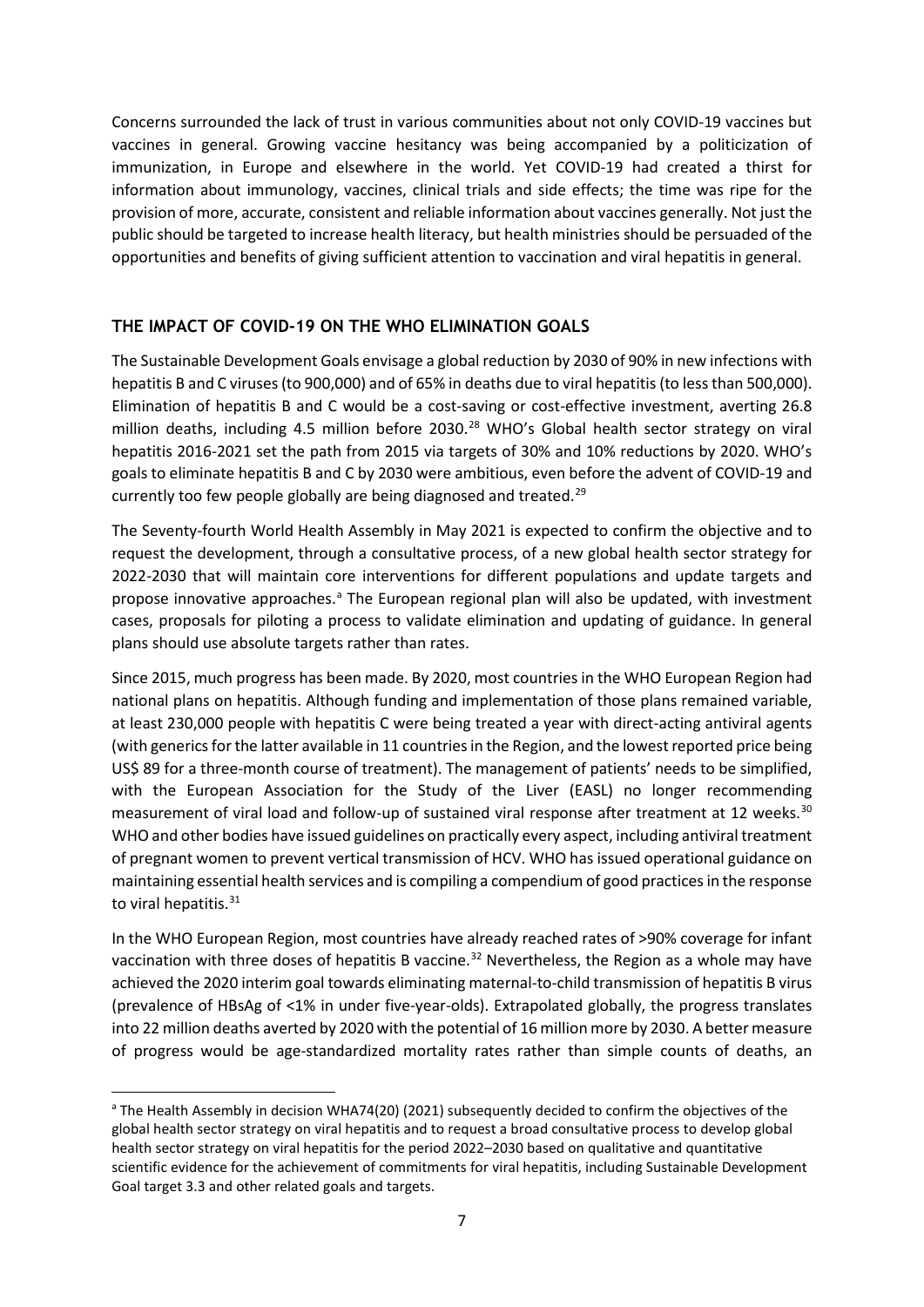approach that WHO is stressing in its draft plans for validating elimination of hepatitis B and C. Globally, however, much remains to be done to increase the rates of people with hepatitis B and hepatitis C being diagnosed and treated.

In Spain, by August 2020, after the first wave of COVID-19 and subsequent lockdown, the HCV elimination programme, begun in 2015, had successfully treated nearly 150,000 patients, putting the country on course for meeting the WHO goal before 2030, along with Iceland, France, Italy, Switzerland and the United Kingdom. The Spanish Alliance for Viral hepatitis Elimination recently issued a position statement calling for countries to capitalize on the introduction of vaccination against COVID-19 to screen for HCV infections. Specifically, it recommended: revitalization of HCV management, including diagnosis, referrals and treatment initiation; immediate restarts of HCV microelimination programmes, particularly those devoted to marginalized populations. Its recommendation to offer hepatitis B and C screening to anyone undergoing any serological diagnosis for SARS-CoV-2 infection has not been taken up. [33](#page-13-5) 

The following changes introduced because of COVID-19 were seen to offer the greatest potential benefit to prevention, care and treatment of viral hepatitis: increased laboratory testing platforms and the build-up in laboratory infrastructure; improved training; better referral networks; better surveillance; and contact tracing. A dramatic move came in August 2020 with the call to action by the European Association for the Study of the Liver to ensure attainment of the 2030 goals to eliminate viral hepatitis: the Association recommended that all barriers to the uptake of healthcare services by PWID be removed by changing policies and discrimination that hinder access, including the decriminalization of minor, non-violent drug offences and the adoption of an approach based on promotion of public health, respect for human rights and evidence.*[b](#page-7-0)*

COVID-19 has altered the transmission dynamics of hepatitis B in several ways. Reduced access to antiviral treatment increases the risk of transmission. Disrupted antenatal care may increase vertical transmission and an increase in home births not attended by birth attendants may decrease administration of a birth dose of vaccine. Impaired harm-reduction services increase the risk of transmission among PWID. Lockdowns may lead to an increase in risk behaviours such as unprotected sex and misuse of alcohol. Missed diagnoses prevent entry into care: in sub-Saharan Africa the number of new patients seen in viral hepatitis clinics declined by up to 95% in the United Republic of Tanzania.<sup>[34](#page-13-6)</sup> Generally, access to treatment has been reduced because of patients' fear of exposure at health facilities and restrictions on movement and factors in the health system such as redeployment of staff, closure of facilities, supply chain disruptions and in some cases the impracticality of telemedicine. Health inequalities play a crucial role too.

Before the pandemic eight countries in the world were on track to reach the WHO goal of eliminating HCV by 2030, including France, Georgia, Iceland and Spain. COVID-19 has resulted in the slowing or stopping of many viral hepatitis elimination programmes, and the prevalence of HCV may increase as soon as treatment or harm-reduction programmes slow down.<sup>[35](#page-13-7)</sup>

The impacts are likely to continue with subsequent waves of disease. Mathematical modelling work has been focusing on the impact of COVID-19 on progress towards elimination, in particular the effect

<span id="page-7-0"></span>*b* The signatories of a Call to Action for a Europe free of hepatitis C launched at the 3<sup>rd</sup> European Union HCV Virtual Policy Summit (Brussels, 24 March 2021) likewise committed themselves to "the decriminalisation of minor, non-violent drug offences and [called] for political support for harm reduction services in all European countries" (see

https://hcvbrusselssummit.eu/images/summits/summit2021/HepBCPPA\_Final\_Call\_to\_Action\_24\_March.pdf, accessed 7 April 2021)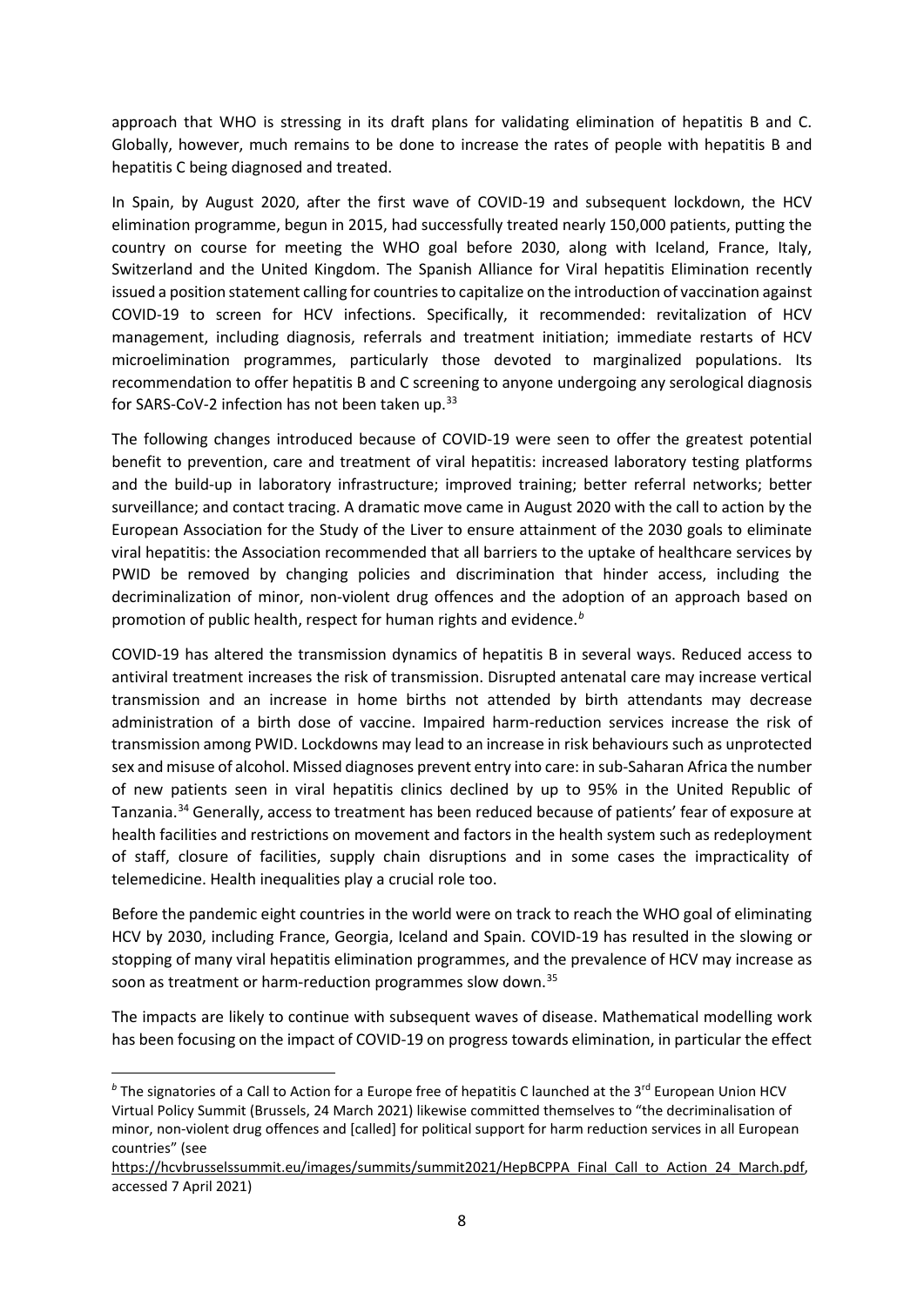of a lack of diagnosis and treatment of hepatitis C and delays in treatment; the impact on harmreduction programmes was not taken into account.<sup>36</sup> Preliminary data suggest that treatment for HCV dropped by 50% in the European Region in 2020 and data from Italy indicate a 57% reduction; the pandemic is not over and reduced levels of treatment are likely to continue. A simulation of the clinical and economic impact in Spain of an 18-month delay in HCV diagnosis and treatment indicated that by 2030 the number of liver-related deaths, hepatocellular carcinoma and HCV-related decompensated cirrhosis would increase substantially;<sup>[37](#page-13-9)</sup> the associated economic costs over the 10-year period would amount to at least €9 million. Broader modelling of the consequences for hepatitis C in the European Region indicated that the greatest impact of disruptions would come from interruption of testing and treatment: a one-year delay in 2020-2021 would result in 8700 excess deaths from hepatocellular carcinoma and 13,800 excess liver-related deaths by 2030 as well as some 16,000 more incident HCV infections (which would likely result in excess deaths beyond the target date of 2030).<sup>[38](#page-13-10)</sup> The human and economic impact in terms of advanced liver disease and deaths would only be seen after several years. Because of the course of the epidemic, the opportunity to link screening for HCV with that for SARS-CoV-2<sup>[39](#page-13-11)</sup> has probably been lost.

What happens next will depend on the priority given to viral hepatitis and the elimination goals.

### **CONCLUSIONS AND RECOMMENDATIONS**

Routine vaccination remains the main intervention against vaccine-preventable diseases in children, and such vaccinations are essential for pregnant women, adults, elderly people and people with chronic conditions or at high risk. COVID-19 has disrupted these programmes across the world, but in many countries immunization and preventive services have responded with resilience and innovation. For viral hepatitis, COVID-19 and the ensuing disruptions have likewise significantly impacted services and the spectrum of care. The consequences of COVID-19 at the political level (from delays in developing joint strategies to investment in public health infrastructure and planning for the next zoonotic epidemics) are only beginning to be seen.

Health systems generally are under strain in most countries. COVID-19 testing and vaccination programmes are under way. Although integrating programmes for other diseases could be useful, introducing screening of hepatitis B and C might be too optimistic or even too late.

#### *Progress towards the elimination goals*

The goals and targets for elimination of hepatitis B and C by 2030 were set to engage partners, to make for accountability and to change systems and policies. Progress so far has been impressive – for example the cost of direct-acting antiviral agents has dropped dramatically and the global target of reducing the estimated prevalence of hepatitis B below 1% among 5 year old children was the only Sustainable Development Goal to be achieved in 2020. Good progress towards other targets depends on good epidemiology but is not possible in countries that lack a strong public health infrastructure. The Coalition for Global Hepatitis Elimination aims to build a community of practice to create an evidence base for the elimination of viral hepatitis with data dashboards for 191 countries.<sup>[40](#page-13-12)</sup> The problem is that we were not on track to meet the goals and targets, even before the COVID-19 pandemic hit.

COVID-19 will have an impact on achieving the elimination goals, especially as the pandemic was continuing, long-term consequences were becoming more evident, and most impacts were yet to be seen. Whether elimination would be feasible for all viral hepatitides by 2030 was less certain, although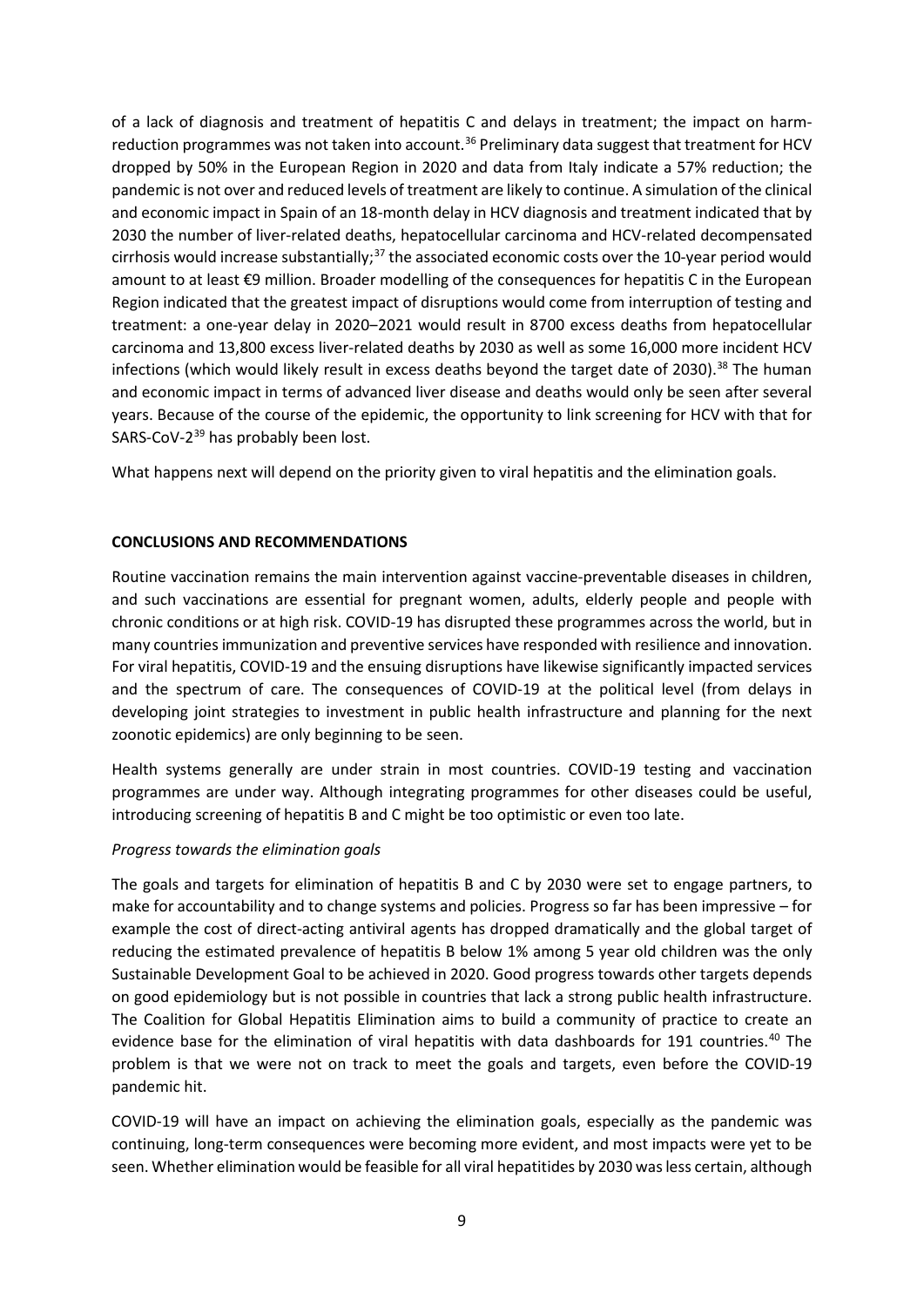the likelihood was greatest for hepatitis C. Responsibility for ensuring that the goals were attained lay with health ministries and WHO (regional offices and headquarters) as the main agents, followed by non-State actors including patients' organizations.

Whether the specific targets at the present levels will be met, the consensus was probably not, but the targets are needed and should be clear (in terms of absolute or relative numbers). European Member States will be able to control infections and reach targets (for instance by screening and treating immigrants), in other words doing what is feasible. A target may be ambitious and challenging but should not be unreasonable. It is better to be realistic, as for example with the mortality targets: the goals facing some countries were unattainable. More consideration needs to be given to the issue of absolute numbers or relative targets and to allowing flexibility for regions and/or countries, so that Member States should be able to choose targets that are in line with their monitoring systems.

At this stage of the COVID-19 pandemic, it is estimated that a delay of a year in the progress towards the agreed elimination goals for 2030 could mean an extra 30,000 deaths in Europe by that time.

## *Impacts*

Globally the highest return will be investment in increasing the birth dose of hepatitis B vaccine, in particular in Africa. To date there are no data on impact of COVID on home births or antenatal care. In the long-term the investment through COVID-19 in laboratories and staff will also bring a big dividend for vaccination services, including those for viral hepatitis. Already COVID-19 has caused governments to change some of their policies such as those regarding treatment of hepatitis C and allowing results of testing to be given to patients, and more may follow as examples of good practices are compiled and disseminated.

#### *Needs and opportunities*

**Mobilization** 

All players in medical field should participate in increasing and maintaining momentum. The benefits of the long-time effort put into developing programmes of work are now being reaped, with enormous strides having been taken over the past five years. Now studies like those on COVID-19 seroprevalence offer an opportunity to piggy-back them, although sadly there is little evidence of that being seized for viral hepatitis. Coordination and a strategy for mobilization of services are needed.

• Strengthen public health

The need to strengthen the public health infrastructure continues. Active support is being provided by WHO, the European Centre for Disease Control and other entities in Europe. Public health interventions, including harm-reduction services, need support and investment. One lesson learnt was that harm-reduction services form an essential part of the health system and need to be recognized as such. Access to such services is inadequate and needs to be restored and broadened post-COVID-19. Key areas identified are the development of strong local networks and digitization, the importance of frontline services and outreach, the opportunities for new arenas for interventions, but also the major consequences for mental health of both staff and clients.

Challenges still include access and availability but have been exacerbated by staff shortages, the complexity of clients' needs, reallocation of specialists, some client drop out (noted as a down side of telemedicine), and the introduction of COVID-19 vaccination.

Catch-up vaccination campaigns should be run according to local epidemiology (to prevent diversion of funds from vital programmes).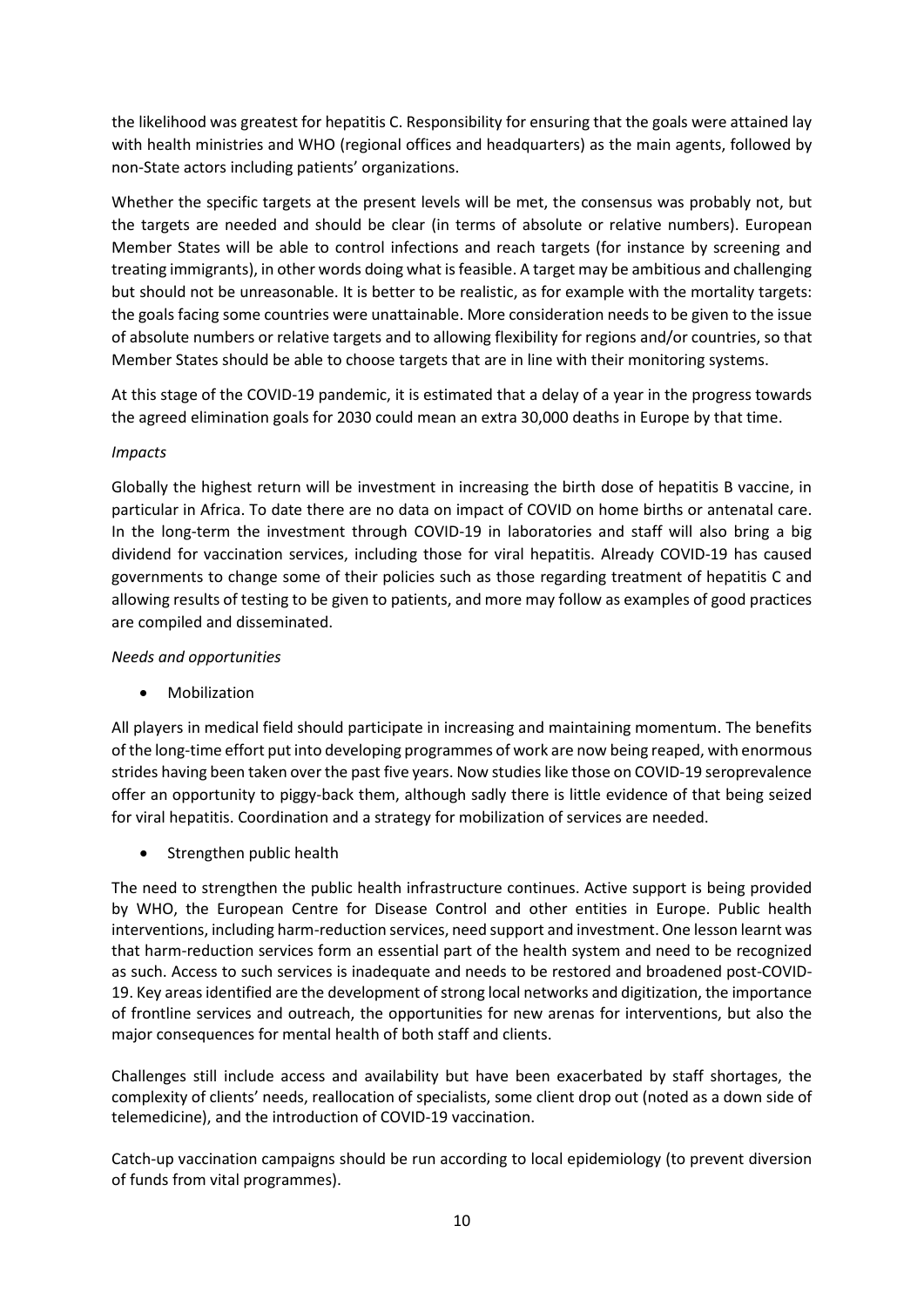• Changing policies and perceptions

Attaining the goals will need change (for example, removal of restrictions on access to treatment, omitting follow-up liver biopsies, and provision of greater support for harm reduction). The means to change government policies and to create and support political will at the highest levels still need further investigation and effort.

Continued work is necessary on how to change the perception of governments about viral hepatitis and its burden. Governments that are not meeting their commitments to meet targets and goals set in World Health Assembly resolutions and the Sustainable Development Goals need to be pressured; already the European Centre for Disease Control is working to keep European Member States to account. Goals for viral hepatitis interventions must be incorporated into national policies and strategies.

Service provision should be improved, for instance through better use of telemedicine, electronic records and safe facilities.

• Data

The European Centre for Disease Control continues to support Member States in obtaining the best, most robust data in which governments can be confident, including data on gaps in the provision of health services in particular for high-risk groups. Data are also needed to quantify the impact of COVID-19 on viral hepatitis elimination programmes and to ensure that policy-makers are aware of both the consequences and the fact that large-scale programmes for screening and treatment of HCV are feasible, even in countries with large populations of PWID.

**Research** 

Research needs include: patterns of disruption; impact on routine immunization services; resilience (build back better); determinants of recovery; introduction of COVID-19 vaccines; ways to counter vaccine hesitancy; and scalability and feasibility of innovations. Other issues relate to the global fall in cases of measles to very low levels in all regions as COVID-19 spread across the world in 2020 and to the lower number of cases of acute flaccid paralysis than in 2019; were those real declines or did they reflect weaker surveillance? Many such research areas need investigation and appropriate funding.

• Education and communication

The pandemic has brought its benefits as well, in the form of community and individual education and better knowledge about immunity, clinical trials (including those for children and pregnant women), vaccines, and new vaccination strategies, with the possibility of a messenger RNA for new viral hepatitis vaccines. Nevertheless, continued efforts are needed to raise and maintain public awareness and knowledge (health literacy) through public health messaging. Advocacy must be increased.

**Leverage** 

Opportunities to leverage COVID-19 activities wherever possible need to be seized. Attendance for a COVID-19 PCR test could provide an opportunity for discussing vaccination against hepatitis B and other infectious diseases. Other examples include hybrid surveys for SARS-CoV-2 infection and viral hepatitis infections and the European Commission's plan for cancer (especially given the shocking data on hepatocellular cancer due to viral hepatitis). Immunization of the elderly against COVID-19 also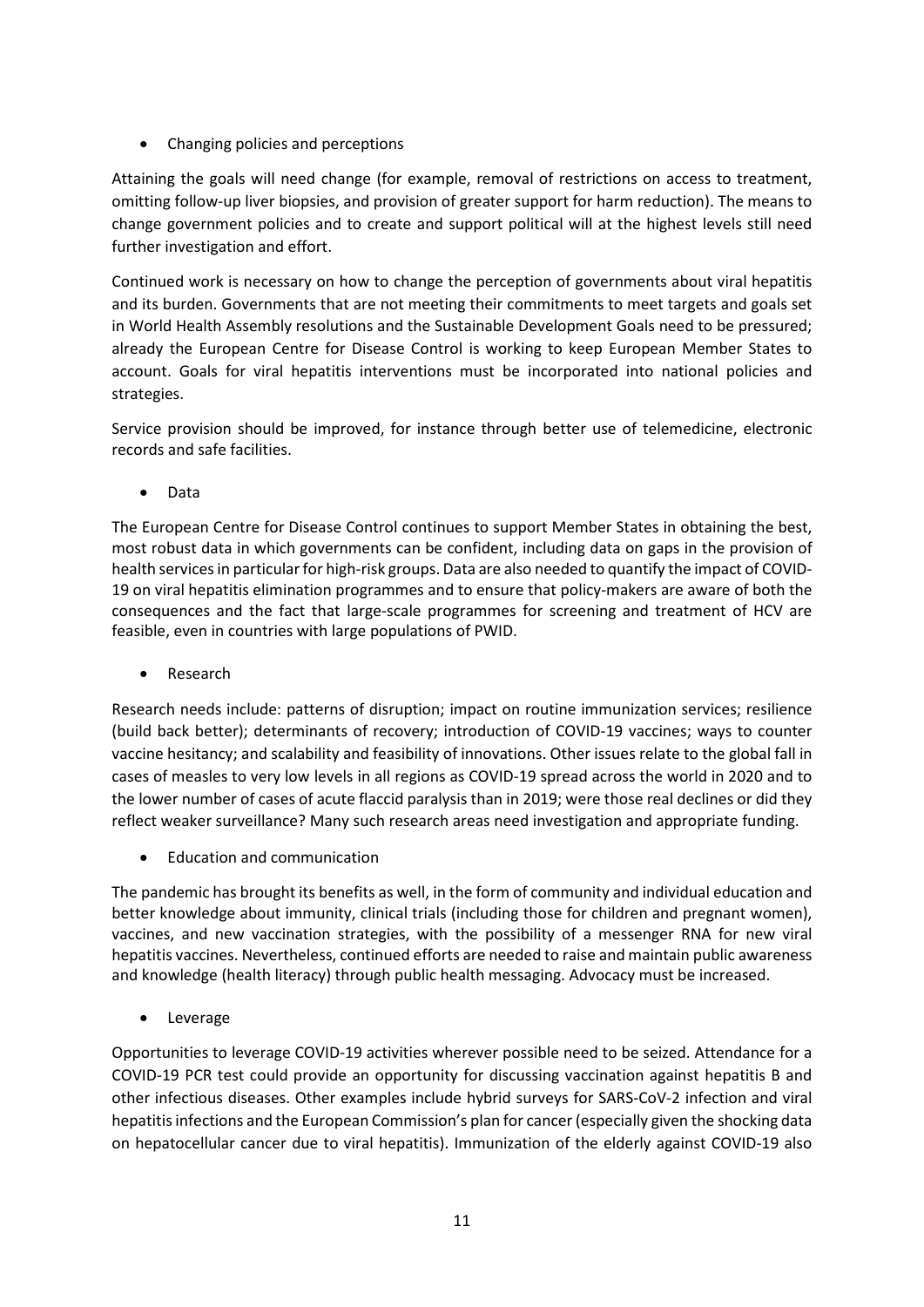provides an opportunity for promoting immunization against other diseases such as pneumococcal disease and influenza.

Opportunities exist for both hepatitis A and hepatitis B vaccination programmes through the promotion of COVID-19 vaccination; even though hepatitis B vaccination programmes focused on children, vaccination of adults through catch-up campaigns could include hepatitis B. If COVID-19 vaccination becomes a requirement for travelling, then information about the benefits of hepatitis A vaccination could also be promulgated.

• Global considerations

Those countries with the heaviest burdens of liver disease need to be the focus of attention. Universal health coverage is a powerful means of addressing viral hepatitis, possibly through health insurance schemes. Programmes need to include equity as an important element.

A general recommendation was to highlight the importance of educating students at school and university about the need for vaccination and reaching them with suitable programmes. Also, consideration needs to be given to the situation in low- and middle-income countries, reaching refugees and migrants, and, once vaccines are broadly introduced, equity in distribution and the role of vaccine passports.

Any change towards realistic and achievable targets needs to be conveyed in clear and understandable language for the public and patients. Equally, approaches to potential donors need positive ideas based on common ground, shared views and consistent and coordinated messages. What is being done needs to be highlighted and achievements praised; the Immunization Agenda 2030 and WHO's World Immunization Weeks offer vehicles for such work. Much work remains to be done to counter the activities of those opposed to vaccines and vaccination; pre-emptive, clear and consistent information must be provided and distributed widely.

<span id="page-11-0"></span>**References**

<sup>&</sup>lt;sup>1</sup> World Health Organization. (2020). Guiding principles for immunization activities during the COVID-19 pandemic: interim guidance, 26 March 2020. World Health Organization

[<sup>\(</sup>https://apps.who.int/iris/handle/10665/331590,](https://apps.who.int/iris/handle/10665/331590) accessed 6 April 2021).

<span id="page-11-1"></span><sup>&</sup>lt;sup>2</sup> World Health Organization. (2020). WHO and UNICEF warn of a decline in vaccinations during COVID-19. News item [\(https://www.who.int/news/item/15-07-2020-who-and-unicef-warn-of-a-decline-in-vaccinations](https://www.who.int/news/item/15-07-2020-who-and-unicef-warn-of-a-decline-in-vaccinations-during-covid-19)[during-covid-19,](https://www.who.int/news/item/15-07-2020-who-and-unicef-warn-of-a-decline-in-vaccinations-during-covid-19) accessed 6 April 2021).

<span id="page-11-2"></span><sup>&</sup>lt;sup>3</sup> Bill & Melinda Gates Foundation, Goalkeepers report. (2020). COVID-19 a global perspective [\(https://www.gatesfoundation.org/goalkeepers/report/2020-report/#GlobalPerspective,](https://www.gatesfoundation.org/goalkeepers/report/2020-report/#GlobalPerspective) accessed 6 April 2021). <sup>4</sup> WHO. Pulse survey on continuity of essential health services during the COVID-19 pandemic: interim report,

<span id="page-11-3"></span><sup>27</sup> August 2020. Geneva: World Health Organization; 2020 [\(https://apps.who.int/iris/handle/10665/334048\)](https://apps.who.int/iris/handle/10665/334048).

<span id="page-11-4"></span><sup>5</sup> Khan A, Bibi A, Khan AS, Butt AR, Alvi HA, Naqvi AZ et al. Routine pediatric vaccination in Pakistan during COVID-19: how can healthcare professionals help? Front Pediatr 2020; 10(8):613433. Doi 10.3389/fped.2020.613433 (accessed 5 May 2021)

<span id="page-11-5"></span><sup>6</sup> Dinleyici EC, Borrow R, Aurelio M, Saffadi P, van Damme P, Munoz FM. Vaccines and routine immunization strategies during the COVID-19 pandemic. Hum Vaccin Immunotherap. 2020; 17(2):1-8. (doi: 10.1080/21645515.2020.1804776, accessed 5 May 2021).

<span id="page-11-6"></span><sup>7</sup> WHO Regional Office for Europe. Guidance on routine immunization services during COVID-19 pandemic in the WHO European Region. Copenhagen: World Health Organization; 2020

[<sup>\(</sup>https://apps.who.int/iris/bitstream/handle/10665/334123/WHO-EURO-2020-1059-40805-55114-eng.pdf,](https://apps.who.int/iris/bitstream/handle/10665/334123/WHO-EURO-2020-1059-40805-55114-eng.pdf) accessed 16 April 2021).

<span id="page-11-7"></span><sup>8</sup> WHO coronavirus (COVID-19) dashboard [\(https://covid19.who.int/,](https://covid19.who.int/) accessed 5 May 2021).

<span id="page-11-8"></span><sup>9</sup> Simões D, Stengaard AR, Combs L, Raben D, The EuroTEST COVID-19 impact assessment consortium of partners. Impact of COVID-19 pandemic on testing services for HIV. Viral hepatitis and sexually transmitted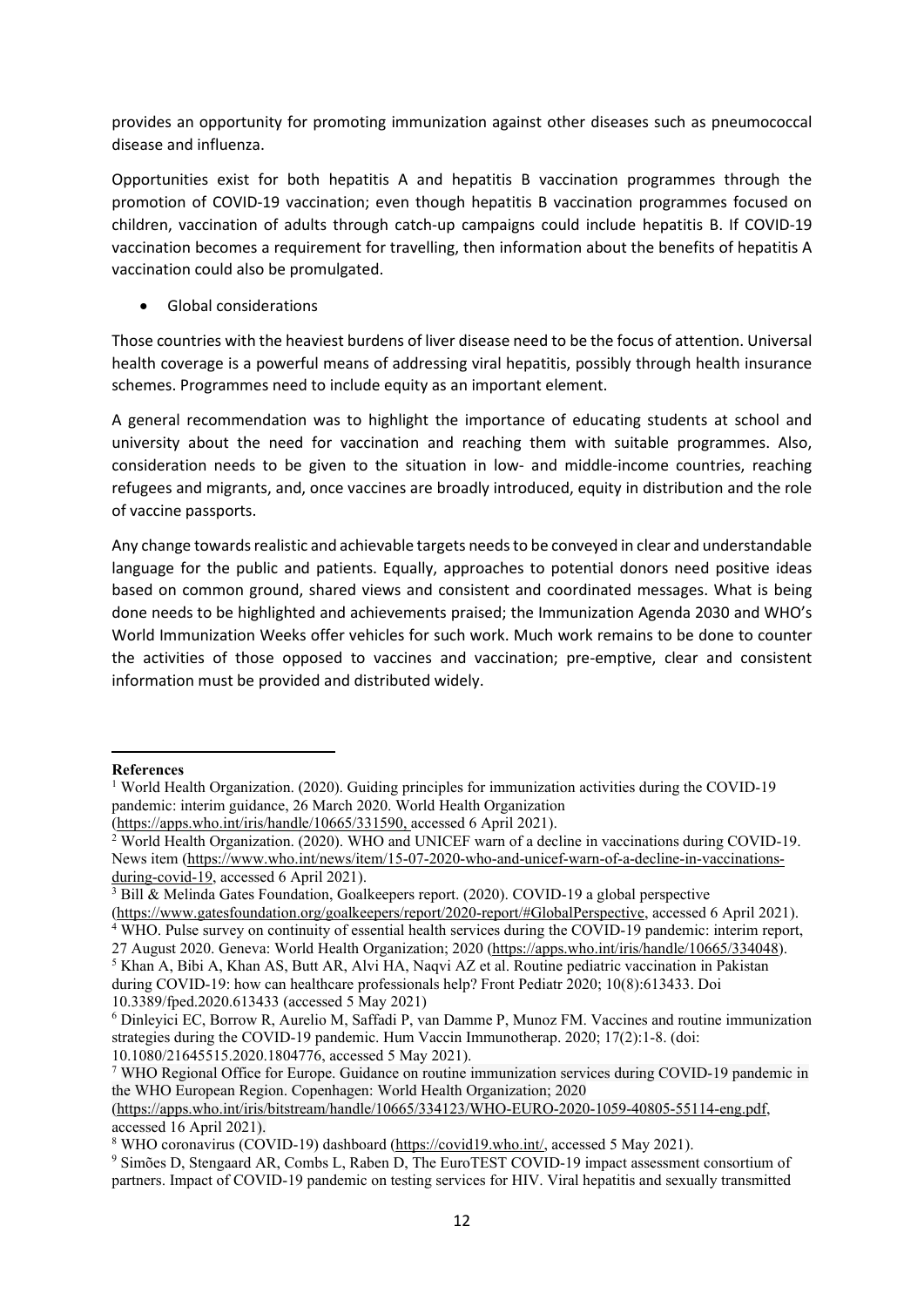infection int eh WHO European Region, March to August 2020. Euro Surveill. 2020;25(47):pii=2001943. https://doi.org/10.2807/1560-7917.ES.2020.25.47.2001943.

<span id="page-12-0"></span><sup>10</sup> WHO. Closing immunization gaps caused by COVID-19. Geneva: World Health Organization; 2020 [\(https://www.who.int/immunization/programmes\\_systems/policies\\_strategies/catch-up\\_vaccination/en/,](https://www.who.int/immunization/programmes_systems/policies_strategies/catch-up_vaccination/en/) accessed 7 April 2021).

<span id="page-12-1"></span><sup>11</sup> Bonanni P, Angelillo IF, Villani A, Biasci P, Scotti S, Russo R et al. Maintain and increase vaccination coverage in children, adolescents, adults and elderly people: Let's avoid adding epidemics to the pandemic: Appeal from the Board of the Vaccination Calendar for Life in Italy: Maintain and increase coverage also by reorganizing vaccination services and reassuring the population. Vaccine. 2021; 39(8):1187-1189. (doi: 10.1016/j.vaccine.2020.10.024, accessed 16 April 2021).

<span id="page-12-2"></span><sup>12</sup> Crespo J, Fernández Carillo C, Iruzubieta P, Hernández-Conde M, Rasines L, Jorquera F et al. Massive impact of coronavirus disease 2019 pandemic on gastroenterology and hepatology departments and doctors in Spain. J Gastroenterology Hepatology. 2020 (doi:10.1111/jgh.15340, accessed 5 May 2021).

<span id="page-12-4"></span><span id="page-12-3"></span><sup>13</sup> Picchio CA, Valencia J, Doran J, Swan T, Pastor M, Martró E, et al. The impact of the COVID-19 pandemic on harm reduction services in Spain. Harm Reduct J. 2020 Nov 4;17(1):87. doi: 10.1186/s12954-020-00432-w. <sup>14</sup> Santoli JM, Lindley MC, DeSilva MB, et al. Effects of the COVID-19 Pandemic on Routine Pediatric Vaccine Ordering and Administration — United States, 2020. MMWR Morb Mortal Wkly Rep 2020;69:591–593. DOI:<http://dx.doi.org/10.15585/mmwr.mm6919e2>

<span id="page-12-5"></span><sup>15</sup> Kang YJ. Routine pediatric vaccination during the COVID-19 pandemic, U.S. see:

https://www.vhpb.org/files/html/Meetings\_and\_publications/Presentations/COV132.pdf

<span id="page-12-6"></span><sup>16</sup> See for example CDC. Resources for encouraging vaccinations during COVID-19 pandemic [website] [\(https://www.cdc.gov/vaccines/partners/childhood/stayingontrack.html,](https://www.cdc.gov/vaccines/partners/childhood/stayingontrack.html) accessed 8 April 2021).

<span id="page-12-7"></span> $17$  See for example, AASLD update clinical insights document on 16 April with new advice on hepatitis B and C (https://www.aasld.org/about-aasld/covid-19-and-liver); Coalition for Global Hepatitis Elimination. (2020). Clinical liver diseases COVID-19 special series [\(https://www.globalhep.org/evidence-base/covid-19/clinical](https://www.globalhep.org/evidence-base/covid-19/clinical-liver-disease-covid-19-special-series)[liver-disease-covid-19-special-series\)](https://www.globalhep.org/evidence-base/covid-19/clinical-liver-disease-covid-19-special-series); ASHM Taskforce on BBVs release interim recommendations for people in prison during the COVID-19 pandemic, including people living with viral hepatitis (https://www.aasld.org/about-aasld/covid-19-and-liver).

<span id="page-12-8"></span><sup>18</sup> See for example Boettler T, Marjot T, Newsome PN, Mondelli MU, Maticic M, Cordero E et al. Impact of COVID-19 on the care of patients with liver disease: EASL-ESCMID position paper after 6 months of the pandemic. JHEP/reports [\(https://www.jhep-reports.eu/article/S2589-5559\(20\)30103-8/fulltext\)](https://www.jhep-reports.eu/article/S2589-5559(20)30103-8/fulltext); and Public Health England. The impact of the COVID-19 pandemic on prevention, testing, diagnosis and care for sexually transmitted infections, HIV and viral hepatitis in England (January – September 2020)

[\(https://assets.publishing.service.gov.uk/government/uploads/system/uploads/attachment\\_data/file/943657/Impa](https://assets.publishing.service.gov.uk/government/uploads/system/uploads/attachment_data/file/943657/Impact_of_COVID-19_Report_2020.pdf) [ct\\_of\\_COVID-19\\_Report\\_2020.pdf\)](https://assets.publishing.service.gov.uk/government/uploads/system/uploads/attachment_data/file/943657/Impact_of_COVID-19_Report_2020.pdf) (all accessed 6 April 2021).

<span id="page-12-9"></span><sup>19</sup> HepVu. (2020). COVID-19 and viral hepatitis care [\(https://hepvu.org/covid-19-viral-hepatitis-care/,](https://hepvu.org/covid-19-viral-hepatitis-care/) accessed 6 April 2021).

<span id="page-12-10"></span><sup>20</sup> Laury J, Hiebert L, Ward JW. Impact of COVID-19 Response on hepatitis prevention care and treatment: results from global survey of providers and program managers. Clin Liver Dis (Hoboken). 2021 Feb 1;17(1):41- 46. doi: 10.1002/cld.1088.

<span id="page-12-11"></span><sup>21</sup> Wingrove C, Ferrier L, James C, Wang S. The impact of COVID-19 on hepatitis elimination. The Lancet Gastroenterology and Hepatology. 2020; 5(9):792-794 [\(https://doi.org/10.1016/S2468-1253\(20\)30238-7,](https://doi.org/10.1016/S2468-1253(20)30238-7) accessed 6 April 2021).

<span id="page-12-12"></span><sup>22</sup> Kaye ID, Okeagu CN, Pham AD, Silva RA, Hurley JJ, Arron BL, et al. Economic impact of COVID-19 pandemic on healthcare facilities and systems: International perspectives. Best Practice & Research Clinical Anaesthesiology, online 17 Nov 2020 (https://doi.org/10.1016/j.bpa.2020.11.009).

<span id="page-12-13"></span><sup>23</sup> Aghemo A, Masarone M, Montagnese S et al. Assessing the impact of COVID-19 on the management of patients with liver diseases: a national study by the Italian Association for the Study of the Liver. Dig Liver Dis 2020; 52:937-941.

<span id="page-12-14"></span><sup>24</sup> Brooks HE, McLendon LA, Daniel CL. The impact of COVID-19 on pediatric vaccination rates in Alabama. Preventive Medicine Reports. 2021; 22:101320 [\(doi.org/10.1016/j.pmedr.2021.101320,](https://doi.org/10.1016/j.pmedr.2021.101320) accessed 5 May 2021).<br><sup>25</sup> Mansour Z, Arab J, Said R, Rady A, Hamadeh R, Gerbaka B et al. Impact of COVID-19 pandemic on the utilisation of routine immunization services in Lebanon. Plos One, February 17, 2021

<span id="page-12-15"></span>[\(https://doi.org/10.1371/journal.pone.0246951,](https://doi.org/10.1371/journal.pone.0246951) accessed 8 April 2021).

<span id="page-12-16"></span> $^{26}$  European monitoring C entre for Drugs and Drug Addiction. COVID-19 and drugs [website]

[\(https://www.emcdda.europa.eu/topics/covid-19\\_en,](https://www.emcdda.europa.eu/topics/covid-19_en) accessed 6 April 2021).

<span id="page-12-17"></span> $27$  Kasi S, Dhir SK, Verma S, Pemde HK, Balasubramanian S, Agarwalla S et al. (2020). Immunization during COVID-19 pandemic: recommendations from Indian Academy of Pediatrics Advisory Committee on Vaccine's and Immunization Practices. Indian Pediatrics, 01 Dec 2020, 57(12):1147-1152